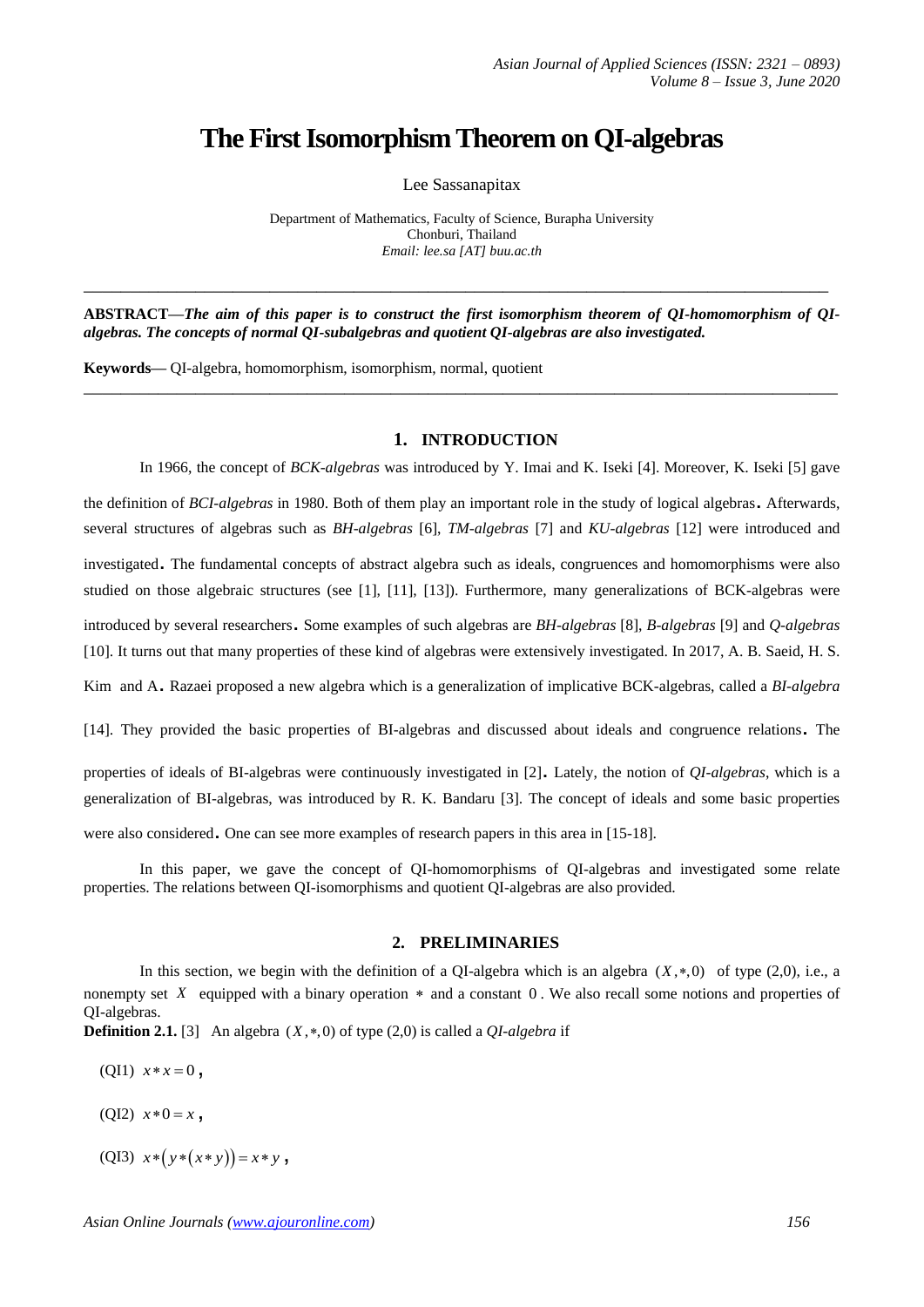for all  $x, y \in X$ .

The relation " $\leq$ " on a QI-algebra (X,\*,0) is defined by  $x \leq y$  if and only if  $x * y = 0$ . From (QI1), we can immediately conclude that  $\leq$  is reflexive, however  $\leq$  is not a partially ordered relation.

**Example 2.2.** Let  $X = \{0,1,2\}$  be a set with the following Cayley table.

| $\ast$ |   |  |
|--------|---|--|
| U      | 2 |  |
|        | ۱ |  |
|        |   |  |

Then, by using computer programming, it is easy to check that  $(X, *, 0)$  is a QI-algebra.

**Definition 2.3.** [3] A QI-algebra  $(X, *,0)$  is said to be *right distributive* or *left distributive*, respectively if  $(x * y) * z = (x * z) * (y * z)$  or  $z * (x * y) = (z * x) * (z * y)$ ,

respectively, for all  $x, y, z \in X$ .

**Example 2.4.** Notice that a QI-algebra  $(X, *, 0)$  in Example 2.2 is not a right distributive since  $(1 \cdot 1) \cdot 1 = 0 \cdot 1 = 2 \neq 0 = 0 \cdot 0 = (1 \cdot 1) \cdot (1 \cdot 1),$ 

and  $(X,*,0)$  is not left distributive QI-algebra since

$$
2*(1*0) = 2*1 = 2 \neq 0 = 2*2 = (2*1)*(2*0).
$$

**Example 2.5. [3]** Let  $Y = \{0, 1, 2, 3\}$  be a set with the following Cayley table.

| $\ast$         | 0 |                | 2              | 3              |
|----------------|---|----------------|----------------|----------------|
| $\Omega$       | 0 | 0              | $\overline{0}$ | $\overline{0}$ |
|                |   | $\overline{0}$ |                | $\overline{0}$ |
| $\sqrt{2}$     | 2 | $\overline{2}$ | $\overline{0}$ | $\overline{2}$ |
| $\overline{3}$ | 3 | O              |                | 0              |

Then it is easy to check that  $(Y, *, 0)$  is a right distributive QI-algebra.

**Proposition 2.6.** [3] Let  $(X, *, 0)$  be a QI-algebra.

- (i) If X is a left distributive QI-algebra, then  $X = \{0\}$ .
- (ii) If X is a right distributive QI-algebra, then  $0 * x = 0$  for all  $x \in X$ .

**Definition 2.7.** [3] Let  $(X, *, 0)$  be a QI-algebra and *I* be a subset of X. Then *I* is called an *(QI-)ideal* of X if it satisfies the following:

- $(11) 0 \in X$ ,
- (I2) for each  $x, y \in X$ , if  $x * y \in I$  and  $y \in I$  then  $x \in I$ .

**Example 2.8.** [3] Let  $X = \{0,1,2\}$  be a set with the following Cayley table.

| $\ast$       | 0 |              | 2 | $\mathbf{c}$ |
|--------------|---|--------------|---|--------------|
| 0            | 0 | 2            |   | 0            |
|              |   | $\mathbf{0}$ |   | 0            |
| 2            | 2 | 2            | 0 | 2            |
| $\mathbf{3}$ | 3 |              |   | O            |

Then it is easy to check that  $(X, *0)$  is a QI-algebra. Note that  $I_1 = \{0,1\}$  and  $I_2 = \{0,1,3\}$  are ideals but  $I_3 = \{0,1,2\}$  is

not an ideal of *X* .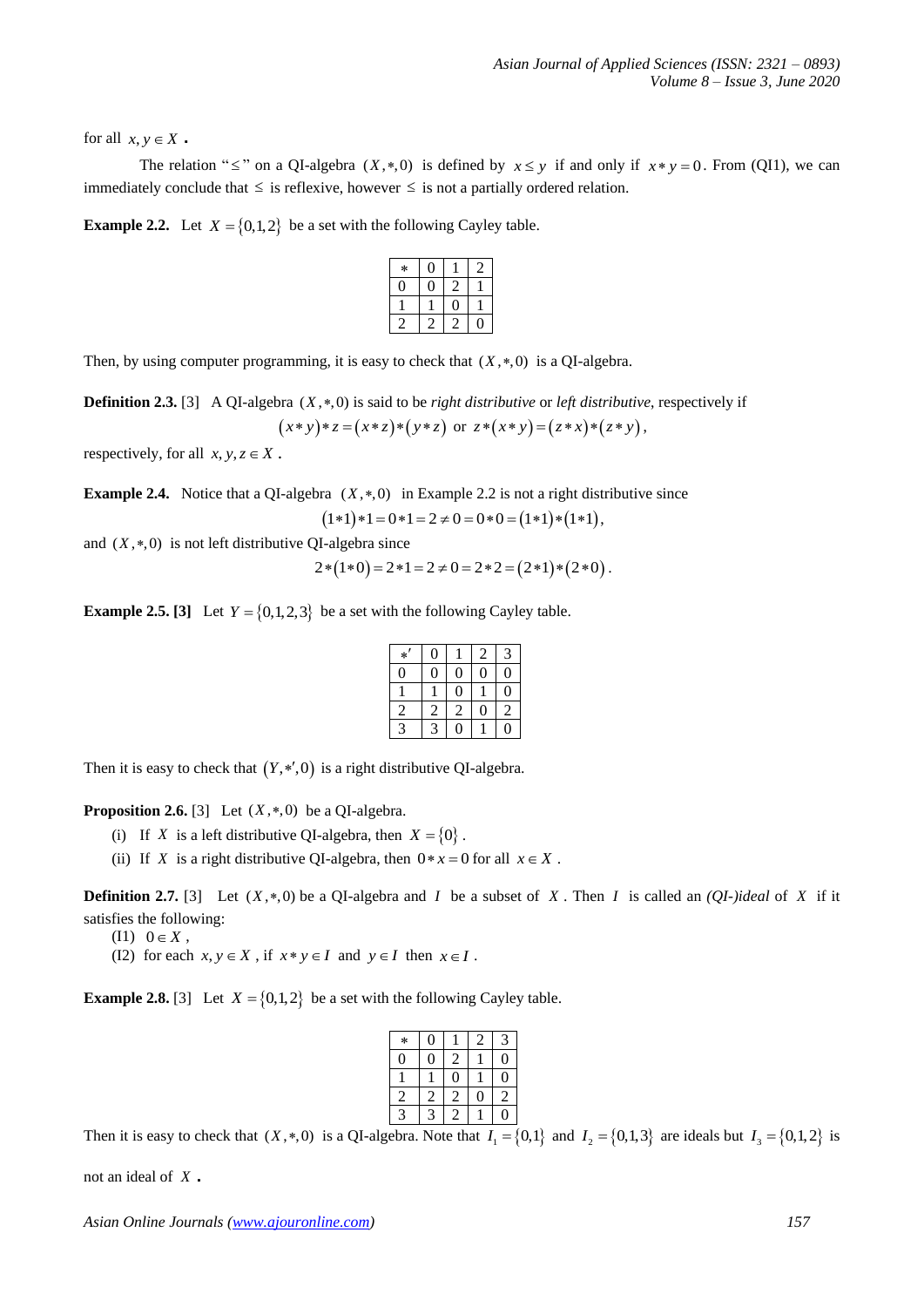### **3. MAIN RESULTS**

In this section, we give the definition of normal QI-subalgebra, congruence relation and QI-homomorphism of QI-algebra. Note that such definitions were provided analogue to the definitions on BI-algebras given in [2]. The first isomorphism theorem on QI-algebras is proven at the end of this section.

**Definition 3.1.** Let  $(X,*,0)$  be a QI-algebra. A nonempty subset S of X is called a *QI-subalgebra* of X if it is closed under the operation  $*$ , i.e.,  $x * y \in S$  for any  $x, y \in S$ .

Note that every QI-subalgebra contains 0 since it is nonempty and the axiom (QI1).

**Definition 3.2.** Let  $(X, *, 0)$  be a QI-algebra. A nonempty subset N of X is called a *normal subset* of X if for each

 $x, y, a, b \in X$ ,  $x * y, a * b \in N$  implies  $(x * a) * (y * b) \in N$ .

**Proposition 3.3.** Let N be a normal subset of a QI-algebra  $(X, *, 0)$ . Then N is a QI-subalgebra of X.

*Proof.* Assume that N is a normal subset of X. Let  $x, y \in N$ . Then  $x * 0 = x \in N$  and  $y * 0 = y \in N$ . Since N is normal subset of X, it follows that  $x * y = (x * y) * (0 * 0) \in N$ . Hence N is closed under  $*$ . Thus N is a QI-

subalgebra of *X* .

## □

From the above proposition, we will call a normal subset of a QI-algebra  $(X, *, 0)$  a *normal QI-subalgebra*  $X$ . In general, the converse of Proposition 3.3 does not hold as it was shown in the following examples.

**Example 3.4.** Let  $X = \{0, 1, 2, 3\}$  be a set with the following Cayley table.

| $\ast$         | $\overline{0}$ |   | 2 | 3              |
|----------------|----------------|---|---|----------------|
| Λ              | $\overline{0}$ | 0 | 0 | $\overline{0}$ |
|                |                | 0 | 0 | 0              |
| $\overline{c}$ | 2              | 0 | 0 | $\overline{c}$ |
| 2              | 3              | 0 | 3 | Ŋ              |

Then, by using computer programming, it is easy to check that  $(X,*,0)$  is a QI-algebra. Notice that  $A = \{0,1,2\}$  is a QIsubalgebra of X but it is not normal since  $3*3 = 0 \in A$ ,  $2*3 = 2 \in A$  but  $(3*2)*(3*3) = 3*0 = 3 \notin A$ .

**Example 3.5.** Let  $X = \{0, 1, 2, 3\}$  be a set with the following Cayley table.

| $\ast$         | $\overline{0}$ |   | 2 | 3              |
|----------------|----------------|---|---|----------------|
| 0              | 0              | Λ | 0 | በ              |
|                |                | 0 |   |                |
| $\overline{2}$ | 2              | 2 | 0 | $\overline{c}$ |
| ٠              | 2              |   | 2 |                |

Then, by using computer programming, it is easy to check that  $(X, *0)$  is a QI-algebra and  $N = \{0,1\}$  is normal. Moreover, we have that  $M = \{0, 1, 2\}$  is a QI-subalgebra and QI-ideal of X. Since  $3*3 = 0 \in M$ ,  $2*3 = 2 \in M$  and

 $(3 \times 2) * (3 \times 3) = 3 * 0 = 3 \notin M$ , we have that M is not normal.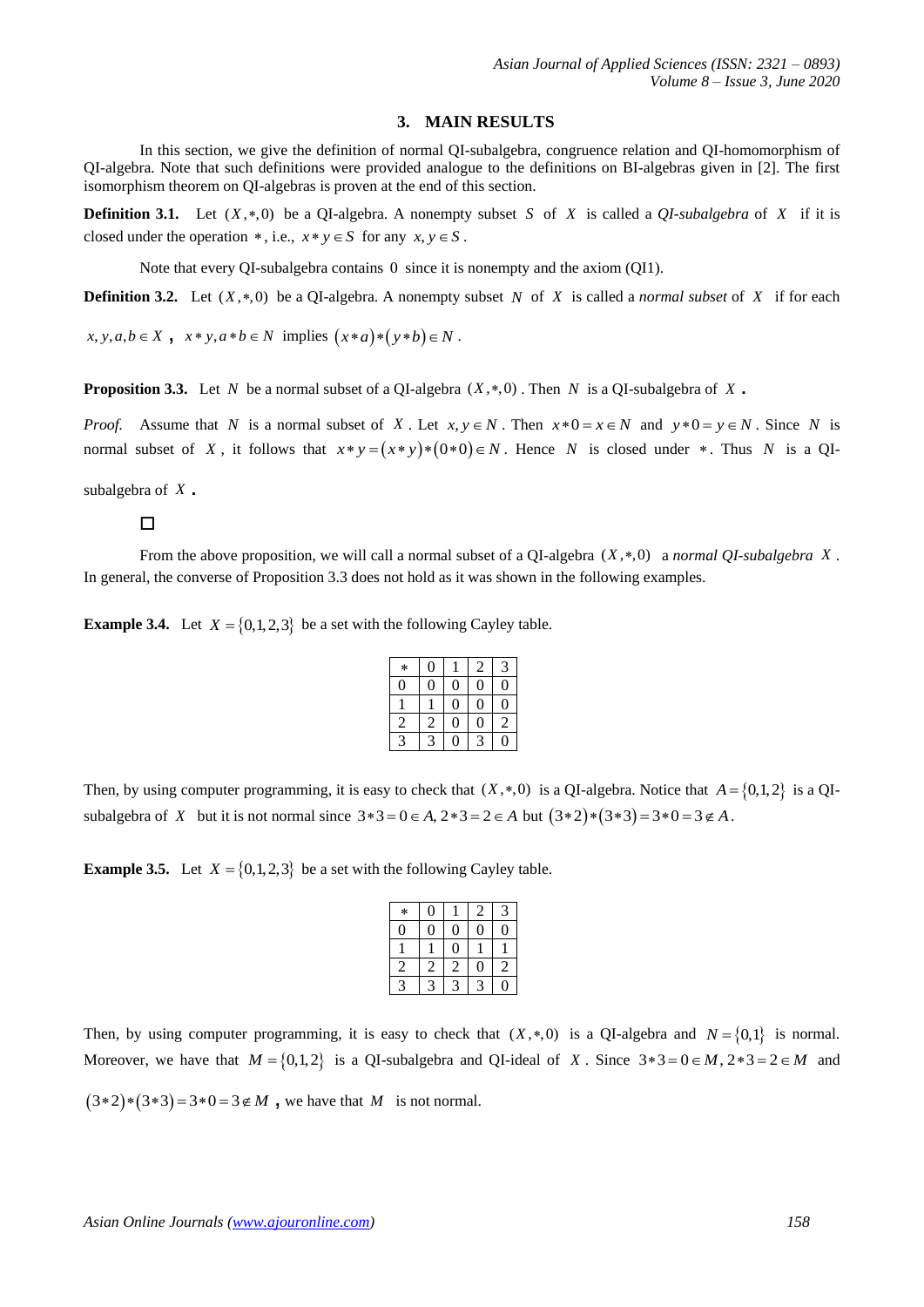**Lemma 3.6.** Let N be a normal QI-subalgebra of a QI-algebra  $(X,*,0)$  and  $x, y \in N$ . If  $x * y \in N$ , then  $y * x \in N$ . *Proof.* Assume that  $x * y \in N$ . Since N is QI-subalgebra of X, it follows that  $y * y = 0 \in N$ . The fact that  $y * y, x * y \in N$  and *N* is normal implies that  $y * x = (y * x) * 0 = (y * x) * (y * y) \in N$ .

**Definition 3.7.** Let N be a normal QI-subalgebra of a QI-algebra  $(X, *, 0)$ . A relation  $\sim_N$  is defined by for each  $x, y \in X$ ,

$$
x \sim_{N} y
$$
 if and only if  $x * y \in N$ .

**Proposition 3.8.** Let N be a normal QI-subalgebra of a QI-algebra  $(X, *, 0)$ . Then  $\sim_N$  is a congruence relation on *X* .

*Proof.* Let  $x, y, z, w \in X$ . Since  $x * x = 0 \in N$ , we have that  $x \sim N x$ . This means that  $\sim N$  is reflexive. From Lemma 3.6, it follows that  $x \sim_N y$  implies  $y \sim_N x$ . Thus  $\sim_N$  is symmetric. To show that  $\sim_N y$  is transitive, assume that  $x \sim_N y$ and  $y \sim_{N} z$ . Then  $x * y$ ,  $y * z \in N$ . Since  $\sim_{N}$  is symmetric,  $z * y \in N$ . This implies that

$$
x * z = (x * z) * 0 = (x * z) * (y * y) \in N
$$

because  $x * y$ ,  $z * y \in N$  and N is normal. Therefore,  $\sim_N$  is an equivalence relation on X.

Next, we will show that  $\sim_N$  is a congruence relation on X. Assume that  $x \sim_N y$  and  $z \sim_N w$ . Then  $x * y, y * z \in N$ . Since N is normal,  $(x * z) * (y * w) \in N$ . That is  $x * z \sim_N y * w$ , as required.  $\square$ 

**Definition 3.9.** Let N be a normal QI-subalgebra of a QI-algebra  $(X, *, 0)$  and  $x \in X$ . A congruence class  $[x]_N$  of X is denoted to be the set  $\{y \in X : x \sim_N y\}$ . Define  $X/N$  to be the set of all congruence class of X. That is

$$
X'_{N} = \{ [x]_{N} : x \in X \}.
$$

The proof of the following lemma is straightforward, we omit the proof.

**Lemma 3.10.** Let N be a normal QI-subalgebra of a QI-algebra  $(X, *, 0)$  and  $x, y \in X$ . Then

$$
[x]_{N} = [y]_{N}
$$
 if and only if  $x \sim_{N} y$ 

**Theorem 3.11.** Let N be a normal QI-subalgebra of a QI-algebra  $(X, *, 0)$ . Then the binary operation  $*'$  on  $\frac{X}{N}$ defined by

$$
[x]_N *'[y]_N = [x * y]_N,
$$

for all  $x, y \in X$  , makes  $\left(\frac{X}{N}, \ast', [0]_N\right)$  into a QI-algebra. Moreover,  $[0]_N = N$  .

*Proof.* First, we will show that \*' is well-defined. Let  $x_1, y_1, x_2, y_2 \in X$  such that  $\begin{bmatrix} x_1 \end{bmatrix}_N = \begin{bmatrix} x_2 \end{bmatrix}_N$  and  $\begin{bmatrix} y_1 \end{bmatrix}_N = \begin{bmatrix} y_2 \end{bmatrix}_N$ .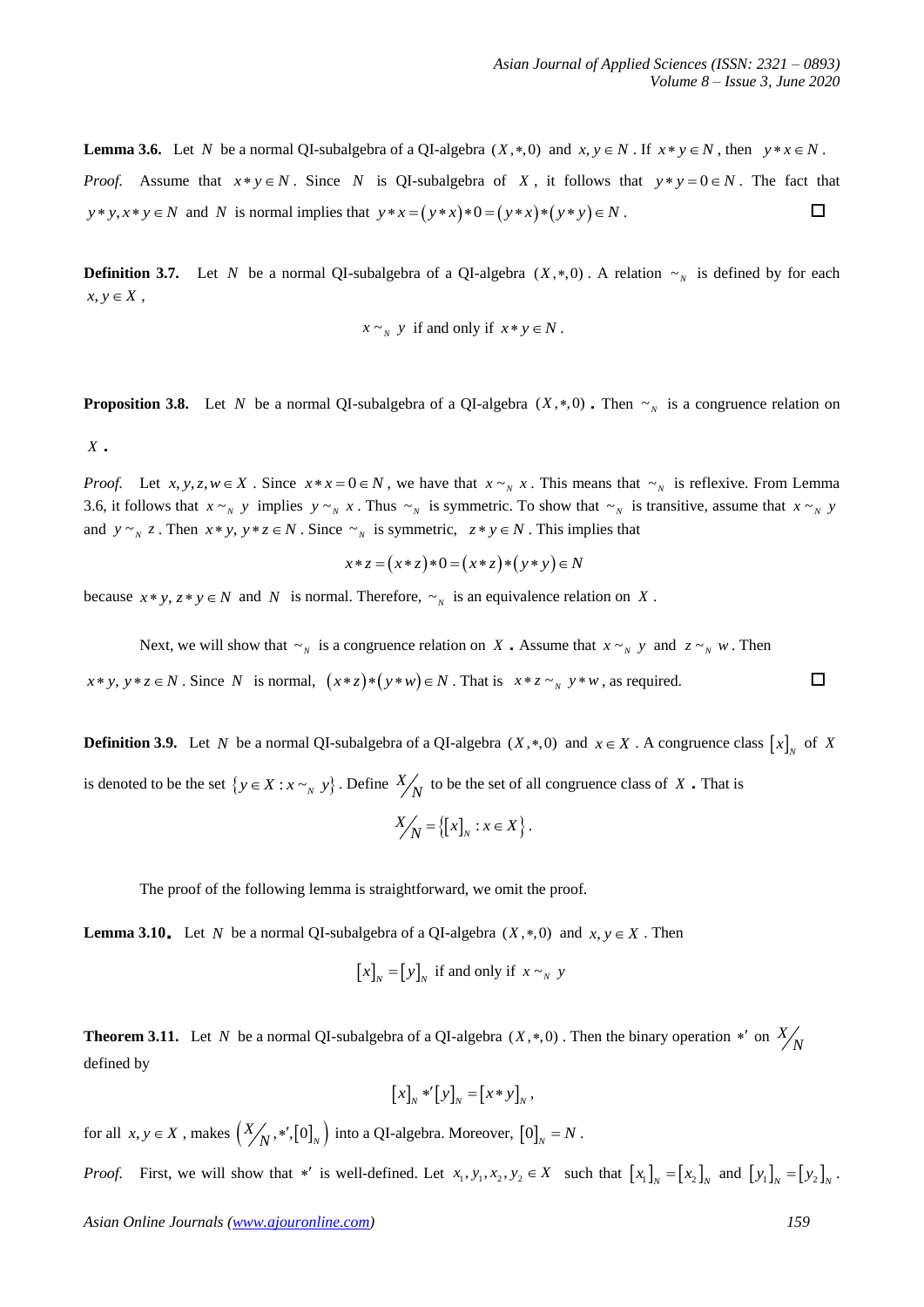Then  $x_1 \sim_N x_2$  and  $y_1 \sim_N y_2$ . Since  $\sim_N$  is a congruence relation,  $x_1 * y_1 \sim_N x_2 * y_2$ . From Lemma 3.10, it can be concluded that  $[x_1 * y_1]_N = [x_2 * y_2]_N$ , i.e.,  $[x_1]_N * [y_1]_N = [x_2]_N * [y_2]_N$ , as required.

Next, we will show that the axioms of QI-algebra are satisfied. Let  $x, y \in X$ .

$$
\begin{aligned}\n\text{(QI1)} \ [x]_N \ast^r [x]_N &= [x \ast x]_N = [0]_N \,, \\
\text{(QI2)} \ [x]_N \ast^r [0]_N &= [x \ast 0]_N = [x]_N \,, \\
\text{(QI3)} \ [x]_N \ast^r \big( [y]_N \ast^r \big( [x]_N \ast^r [y]_N \big) \big) &= \big[ x \ast (y \ast (x \ast y)) \big]_N = [x \ast y]_N = [x]_N \ast^r [y]_N \,. \\
\text{Moreover, } [0]_N &= \{ x \in X : x \sim_N 0 \} = \{ x \in X : x \ast 0 \in N \} = \{ x \in X : x \in N \} = N \,. \end{aligned}
$$

The QI-algebra  $X'_{N}$  discussed in the above theorem is called the *quotient QI-algebra* of X by N. Note that the normality of N is required in order to show that  $\sim_N$  is a congruence relation which implies that  $X_{N}$  is a QI-algebra.

In order to state the isomorphism theorem, the definition of homomorphism in QI-algebra was provided as follows.

**Definition 3.12.** Let  $(X,*,0_X)$  and  $(Y, \square, 0_Y)$  be QI-algebras. A *QI-homomorphism* is a mapping  $f: X \to Y$  satisfying

$$
f(x*y)=f(x)\square f(y),
$$

for all  $x, y \in X$ . An injective QI-homomorphism is called *QI-monomorphism*, a surjective QI-homomorphism is called  $QI$ -epimorphism. A  $QI$ -isomorphism is a  $QI$ -homomorphism which is bijective. We write  $X \cong Y$  if there exists a  $QI$ isomorphism  $f: X \to Y$ .

The kernel of the QI-homomorphism  $f$ , denoted by  $\ker f$ , is the set of elements of  $X$  that map to  $0<sub>y</sub>$ .

**Proposition 3.13.** Let N be a normal QI-subalgebra of a QI-algebra  $(X,*,0)$ . Then the mapping  $\pi: X \to \frac{X}{N}$  given by

$$
\pi(x) = [x]_N,
$$

for all  $x \in X$ , is a QI-epimorphism and ker  $\pi = N$ .

*Proof.* Let  $x, y \in X$ . Then

$$
\pi(x*y) = [x*y]_N = [x]_N *'[y]_N = \pi(x)*'\pi(y).
$$

Hence  $\pi$  is a QI-homomorphism. Since

$$
\pi(X) = \{\pi(x) : x \in X\} = \{ [x]_N : x \in N \} = \frac{X}{N},
$$

 $\pi$  is a QI-epimorphism.  $\square$ 

The mapping  $\pi$  in the above proposition is called the *canonical homomorphism* of X onto  $X_N$ .

**Proposition 3.14.** Let  $(X, *, 0_X)$ ,  $(Y, \square, 0_Y)$  be QI-algebras and  $f : X \to Y$  be a QI-homomorphism and  $A \subseteq X$ . Then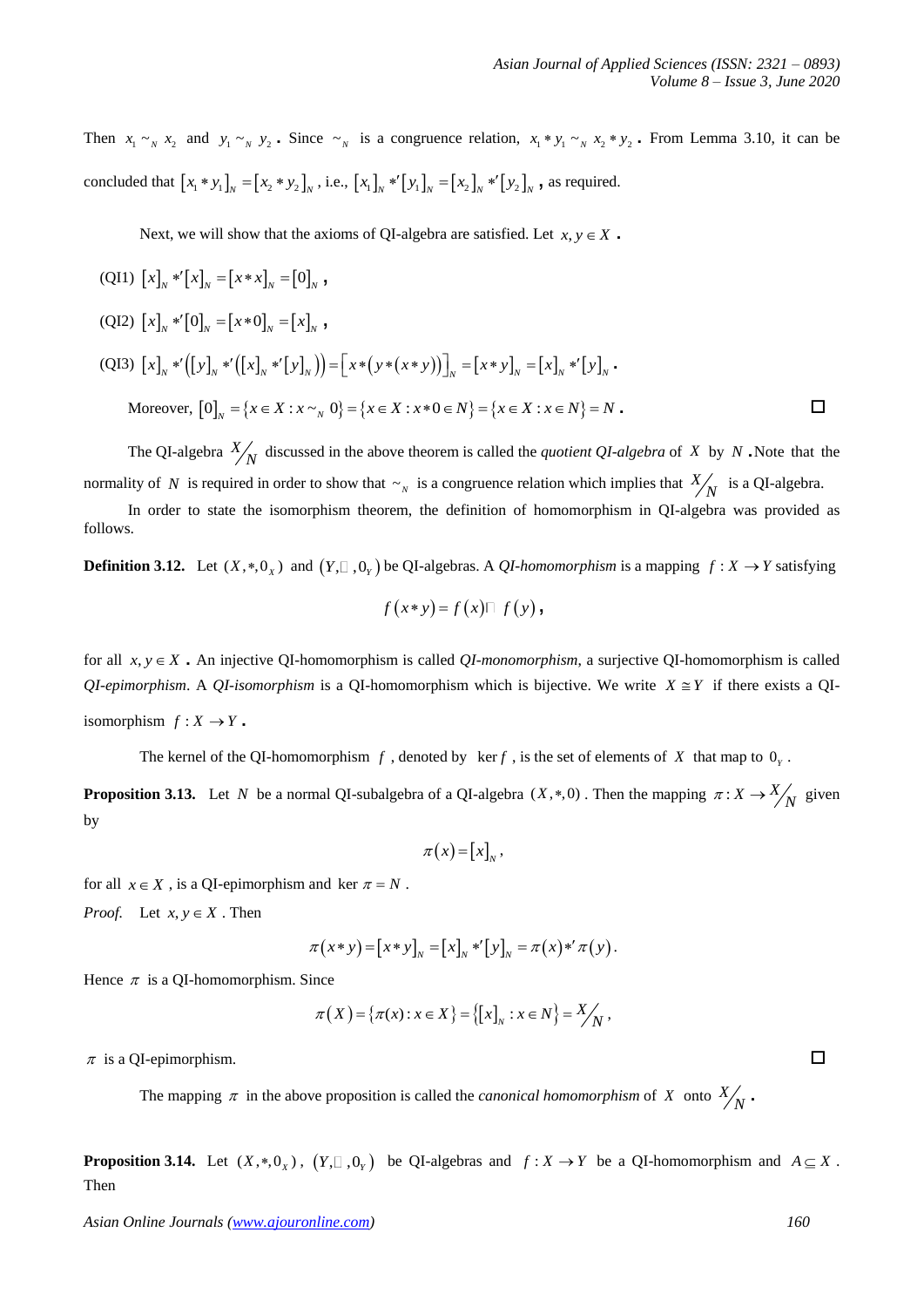- (i)  $f(0_x) = 0_y$ .
- (ii) If f is a QI-monomorphism, then  $\text{ker } f = \{0_x\}$ .
- (iii)  $\ker f$  is a QI-subalgebra of X.
- (iv) If A is a QI-subalgebra of X, then  $f(A)$  is a QI-subalgebra of Y.

*Proof.* (i)  $f(0_x) = f(0_x * 0_x) = f(0_x) \Box f(0_x) = 0_y$ .

(ii) Assume that f is a QI-monomorphism. It follows from (i) that  $0_x \in \text{ker } f$ . To show the converse inclusion, let  $x \in \text{ker } f$ . Then  $f(x) = 0$ <sub>*Y*</sub> =  $f(0_x)$ . Since *f* is injective,  $x = 0$ <sub>*x*</sub>. Hence  $\text{ker } f = \{0_x\}$ .

- (iii) Let  $x, y \in \text{ker } f$ . Then  $f(x) = 0$ ,  $f(y)$ . Thus  $f(x * y) = f(x) \Box f(y) = 0$ ,  $\Box 0$ ,  $f(y) = 0$ , Hence  $x * y \in \text{ker } f$ .
- (iv) Suppose that A is a QI-subalgebra of X. Let  $x, y \in f(A)$ . Then  $x = f(a)$  and  $y = f(b)$  for some  $a, b \in A$ .

Since A is a QI-subalgebra,  $x \Box y = f(a) \Box f(b) = f(a * b) \in f(A)$ . Hence  $f(A)$  is a QI-subalgebra of Y.

The following example shows that  $\ker f$  is not normal, in general.

**Example 3.15.** Consider a QI-algebra in Example 3.4. Define a mapping  $f: X \to X$  by  $f(x) = x$  for all  $x \in X$ . Then f is a QI-homomorphism and  $\ker f = \{0\}$ , which is a QI-subalgebra of X but not normal since  $2 \times 1 = 0,3 \times 1 = 0$ and  $(2*3)*(1*1) = 2*0 = 2 \notin \text{ker } f$ .

**Definition 3.16.** A QI-algebra  $(X, *0)$  is said to be a  $QI_1$ -algebra if for each  $x, y \in X$ ,

 $x * y = 0 = y * x$  implies  $x = y$ .

**Example 3.17.** Let  $X = \{0, 1, 2, 3\}$  be a set with the following Cayley table.

| $\ast$         | $\boldsymbol{0}$ |                | $\overline{c}$   | 3              |
|----------------|------------------|----------------|------------------|----------------|
| 0              | $\overline{0}$   | $\overline{0}$ | $\overline{0}$   | 0              |
|                |                  | $\overline{0}$ |                  | $\overline{c}$ |
| 2              | $\overline{c}$   | $\overline{c}$ | $\boldsymbol{0}$ | 2              |
| $\overline{3}$ | $\overline{a}$   | $\overline{a}$ | $\overline{a}$   | 0              |

Then, by using computer programming, it is easy to check that  $(X, *, 0)$  is a  $QI_1$ -algebra.

**Proposition 3.18.** Let  $(X, *, 0_X)$  be a QI<sub>1</sub>-algebra,  $(Y, \Box, 0_Y)$  a QI-algebra and  $\phi: X \to Y$  a QI-homomorphism. Then  $\phi$  is QI-monomorphism if and only if  $\ker f = \{0_x\}$ .

*Proof.* The necessity part is Proposition 3.14 (ii). To prove the sufficiency part, assume that  $\ker f = \{0_x\}$ . Let  $x, y \in X$  such that  $\phi(x) = \phi(y)$ . Then  $\phi(x * y) = \phi(x) \Box \phi(y) = \phi(x) \Box \phi(x) = 0$ . That is  $x * y \in \text{ker } f$ . Similarly, we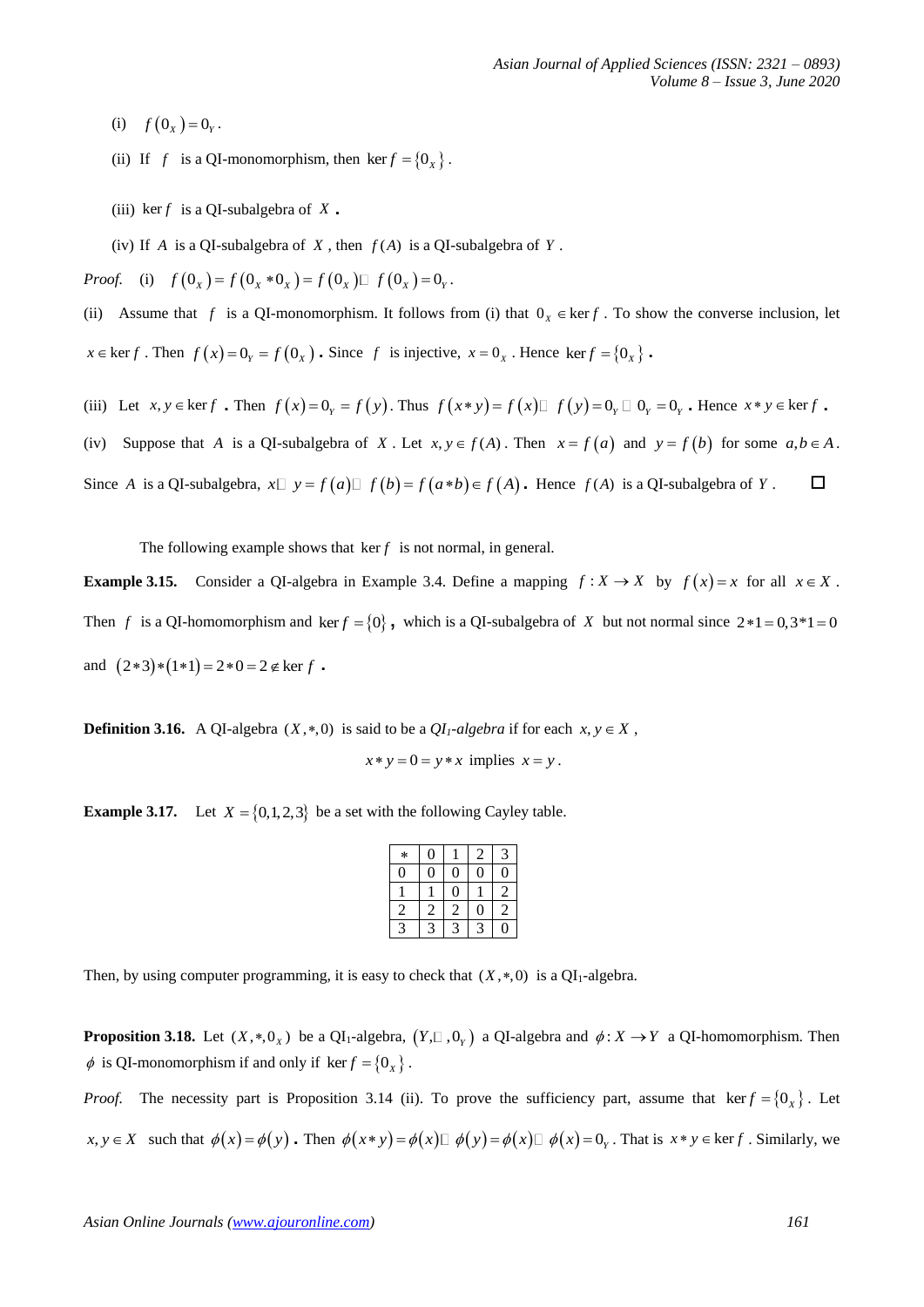can show that  $y * x \in \text{ker } f$ . Since X is a QI<sub>1</sub>-algebra,  $x = y$ . Hence  $\phi$  is injective.

**Proposition 3.19.** Let M and N be normal QI-subalgebras of a QI-algebra  $(X, *, 0)$  such that  $N \subseteq M$ . Then  $M_N$  is a normal QI-subalgebra of  $\frac{X}{N}$ .

*Proof.* Let  $[x_1]_N * [x_2]_N$ ,  $[y_1]_N * [y_2]_N \in M_N$ . Then  $[x_1 * x_2]_N$ ,  $[y_1 * y_2]_N \in M_N$ . That is  $x_1 * x_2, y_1 * y_2 \in M$ . Since M is normal,  $(x_1 * x_2) * (y_1 * y_2)$ ,  $(x_1 * y_1) * (x_2 * y_2) \in M$ . Thus  $[(x_1 * x_2) * (y_1 * y_2)]_N$ ,  $[(x_1 * y_1) * (x_2 * y_2)]_N \in M_N$ . Hence  $([x_1]_N * [x_2]_N) * ([y_1]_N * [y_2]_N)$ ,  $([x_1]_N * [y_1]_N) * ([x_2]_N * [y_2]_N) \in M_N$ . Therefore,  $M_N$  is a normal QIsubalgebra of  $\frac{X}{N}$ . □

In Example 3.5, we have shown that a QI-ideal need not be normal.

**Definition 3.20.** Let I be a QI-ideal of a QI-algebra  $(X, *, 0)$ . Then X is called a *normal QI-ideal* of X if it is normal.

**Example 3.21.** Let  $X = \{0, 1, 2, 3\}$  be a set with the following Cayley table.

| $\ast$         | O |   | 2 | 3 |
|----------------|---|---|---|---|
| 0              |   | 2 |   | 0 |
|                |   | 0 |   |   |
| $\overline{c}$ | 2 | 2 | 0 | 2 |
| 3              | 3 | 2 | P | 0 |

Then, by using computer programming, it is easy to check that  $(X,*,0)$  is a QI-algebra and  $I = \{0,3\}$  is a normal QIideal.

**Proposition 3.22.** Let  $(X,*,0)$  be a QI-algebra and  $I \subseteq X$ . Then *I* is a normal QI-subalgebra of X if and only if *I* is a normal QI-ideal of *<sup>X</sup>* .

*Proof.* The sufficiency part follows from Proposition 3.3. To prove the necessity part, let  $x, y \in X$  such that  $x * y \in I$ 

and  $y \in I$ . Since *I* is a QI-subalgebra,  $0 \in I$ . Since  $0, y \in I$  and *I* is a QI-subalgebra, we have that  $0 * y \in I$ . Since

*I* is normal,  $x = x * 0 = (x * 0) * 0 = (x * 0) * (y * y) \in I$ . Therefore, *I* is a QI-ideal of  $X$  .  $\qquad \qquad \Box$ 

**Proposition 3.23.** Let  $(X,*,0_X)$ ,  $(Y, \square, 0_Y)$  be QI-algebras and  $f: X \to Y$  be a QI-homomorphism. Then kerf is a QI-ideal of *X* .

*Proof.* Since  $f(0_x) = 0_y$ , we have that  $0_x \in \text{ker } f$ . Let  $x, y \in X$  such that  $x * y \in \text{ker } f$  and  $y \in \text{ker } f$ . Then

 $f(x) = f(x) \Box \ O_Y = f(x) \Box \ f(y) = f(x * y) = O_Y$ . Thus  $x \in \text{ker } f$ . Hence  $\text{ker } f$  is a QI-ideal of X.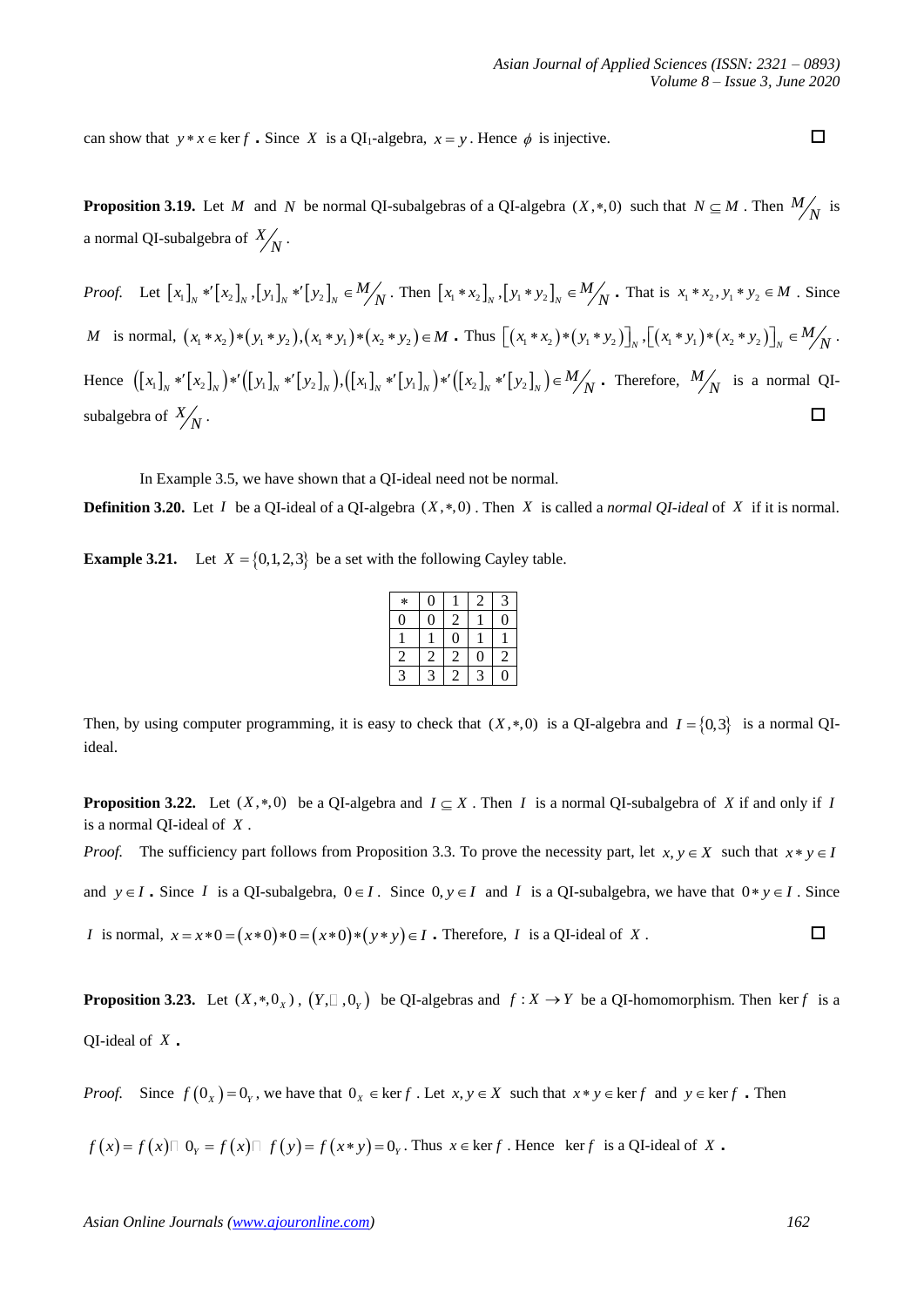In Example 3.15, we have shown that a kernel of a QI-homomorphism need not be normal.

**Definition 3.24.** Let  $(X, *0_X)$ ,  $(Y, \square, 0_Y)$  be QI-algebras and  $f: X \to Y$  be a QI-homomorphism. We say that f is a normal QI-homomorphism if  $\ker f$  is a normal QI-ideal of X.

**Theorem 3.25.** (The first isomorphism theorem on QI-algebras) Let  $(X,*,0_X)$  and  $(Y, \Box, 0_Y)$  be QI<sub>1</sub>-algebras. If  $\varphi: X \to Y$  be a normal QI-homomorphism, then

$$
X/_{\text{ker }\varphi} \cong \varphi(X)
$$

*Proof.*  $\varphi$  is a normal QI-homomorphism, ker  $\varphi$  is normal. Then  $X'_{\text{ker}}$  $\varphi$  is a quotient QI-algebra of X by

 $\ker \varphi$ . Let  $K = \ker \varphi$ . Define a mapping  $\varphi: X \rightarrow Y$  by

$$
\phi([x]_K) = \varphi(x)
$$

for all  $x \in X$ . We will show that  $\phi$  is well-defined. Let  $[x]_k = [y]_k \in \frac{X}{K}$ . Then  $x \sim_k y$ . It follows that  $x * y, y * x \in K$ . Thus  $\varphi(x) \square \varphi(y) = \varphi(x * y) = 0 = \varphi(y * x) = \varphi(y) \square \varphi(x)$ . Since Y is QI<sub>1</sub>-algebra,  $\varphi(x) = \varphi(y)$ .  $x * y, y * x \in K$ . Thus  $\varphi(x) \square \varphi(y) = \varphi(x * y) = 0 = \varphi(y * x) = \varphi(y) \square \varphi(x)$ . Since Y is QI<sub>1</sub>-algebra,  $\varphi(x) = \varphi(y)$ .<br>That is  $\varphi([x]_k) = \varphi([y]_k)$ . Since  $\varphi([x]_k * [y]_k) = \varphi([x * y]_k) = \varphi(x * y) = \varphi(x) \square \varphi(y) = \varphi([x]_k) \square \varphi([y]_k)$ , we have that  $\phi$  is QI-homomorphism. Next, we will prove that  $\phi$  is injective. Clearly,  $[0]_k \in \text{ker } \phi$ . Let  $[x]_k \in \text{ker } \phi$ . Then  $\varphi(x) = \varphi([x]_K) = 0$  and  $x * 0 = x \in K$ . That is  $x \sim_K 0$  is the follows that  $[x]_K = [0]_K$ . Hence ker  $\phi = \{ [0]_K \}$ . It implies by Proposition 3.18 that  $\phi$  is QI-monomorphism. Therefore,  $X'_{\mathbf{K}} \equiv \phi(X)$ .

# □

## **4. ACKNOWLEDGMENTS**

The author would like to express his sincere thanks to the referees for their constructive suggestions and valuable comments which improved the standard of this paper.

## **5. REFERENCES**

- [1] Abdalhussein M. S., "On a Fuzzy Completely Closed Filter with Respect of Element in a BH-algebra" Asian Journal of Applied Science, vol. 5, no. 2, pp. 467-476, 2017.
- [2] Ahn S. S., Ko J. M., Saeid A. B., "On Ideals of BI-algebras", J. Indones. Math. Soc., vol. 25, no. 1, pp. 24-34, 2019.
- [3] Bandaru R. K., "On QI-algebras", Discuss. Math. Gen. Algebra Appl., vol. 37, pp. 137-145, 2017.
- [4] Imai Y., Iseki K., "On Axiom Systems of Propositional Calculi", XIV, Proc, Japan Acad., vol. 42, pp. 19-22, 1966.
- [5] Iseki K., "On BCI-algebras", Math. Sem. Notes, Kobe Univ., vol. 8, pp. 125-130, 1980.
- [6] Jun Y. B., Roh E. H., Kim H. S., "On BH-algebras". Scientiae Mathematicae, vol. 1, no. 3, pp. 347-354, 1998.
- [7] Megalai M., Tamilarasi A., "TM-algebra-An Introduction", Computer Aided Soft Computing Techniques for Imaging and Biomedical Applications, CASCT, pp. 17-23, 2010.
- [8] Neggers J., Ahn S. S., Kim H. S., "On Q-algebras", Int. J. Math. And Math. Sci., vol 27, pp. 749-757, 2001.
- [9] Neggers J., Kim H. S., "On B-algebras", Mate. Vesnik, vol 54, pp. 21-29, 2002.
- [10]Neggers J., Kim H. S., "On d-algebras", Mathematica Slovaca, vol 49, pp. 19-26, 1999.
- [11]Prabpayak C., "Some Homomorphism Properties of TM-algebras", Applied Mechanics and Material, vol. 866, pp. 406-409, 2017.
- [12]Prabpayak C., Leerawat U., "On Ideal and Conguences in KU-algebras", Sci.Magna, vol. 5, no. 1, pp. 54-57, 2009
- [13]Prabpayak C., Leerawat U., "On Isomorphisms of KU-algebras", Sci.Magna, vol. 5, no. 3, pp. 25-31, 2009